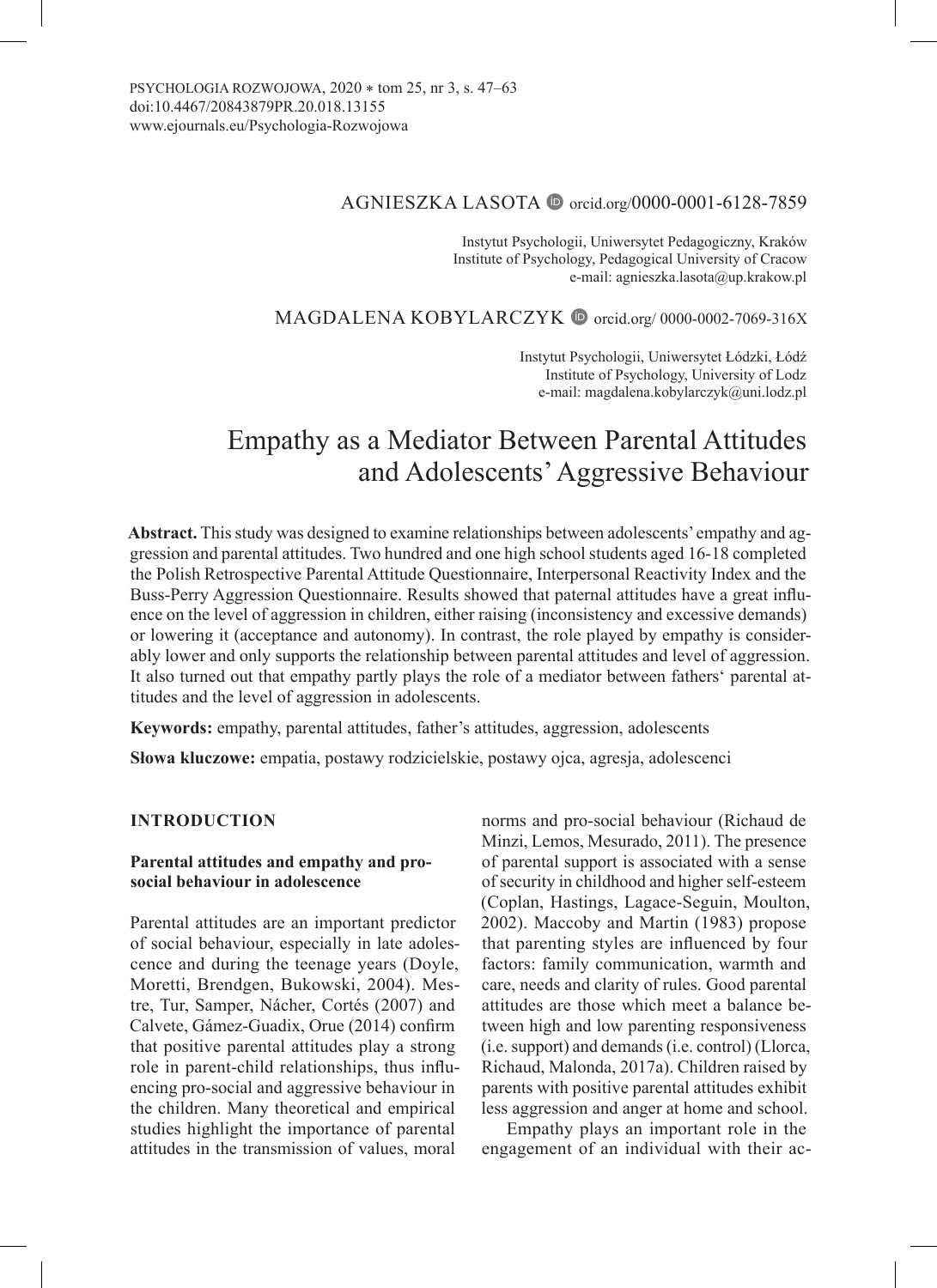tivities and their behaviour directed towards others. Individuals with higher levels of empathy tend to demonstrate greater pro-social behaviour and less aggression (Eisenberg et al., 2010), and this has been attributed to greater emotional sensitivity and the ability to accept the perspective of another individual. They also have a strong ability to predict possible negative consequences of aggressive behaviour (Maibom, 2012).

A positive parental attitude may increase the development of empathy and pro-social behaviour in children and adolescents. The degree of empathy possessed by teens is positively associated with the level they perceive in their parents (Richaud de Minzi, 2013). Parents may stimulate, model and shape empathic behaviour, and can foster empathy and sympathy for suffering people in their children. Besides, several studies confirm the presence of a positive link between empathy and prosocial behaviour, both in children and in adults (Sahdra, Ciarrochi, Parker, Marshall, Heaven, 2015; Panfile, Laible, 2012; Richaud de Minzi et al., 2011, Pastorelli et al., 2016).

## **Adolescents' aggressive behaviour and parental attitudes**

Parental attitudes play a major role in the development of the personality and behaviour of the child. They are important for the creation and development of the emotional ties between parents and children. In families in which parents exhibit negative attitudes of parenting and do not appear to consider the needs of children, there is a breakdown of these ties, leading to conflict and lack of communication. Ultimately, this may result in disorders in emotional and social development, resulting in anxiety and aggressiveness in children and teens (Liberska, Matuszewska, Freudenreich, 2013; Lasota, Koźlik-Rączka, 2020; Llorca, Richaud, Malonda, 2017a).

Many studies of aggressive behaviour in children and adolescents highlight the important role played by the structure and functioning of the family in the process of educating children, and the significance of inappropriate parental attitudes in the correct development of children and adolescents (Dominiak-Kochanek, Frączek, Konopka, 2012; Liberska, Matuszewska, 2007; Simons, Paternite, Shore, 2001). Excessive control of children by their parents, as well as lack of demands and neglect, negatively affect the socio-emotional development of young people (Mestre, Tur Samper, Latorre, 2010; Samper, Tur, Mestre, Cortés, 2008; Richaud, 2010; Llorca-Mestre, Samper-García, Malonda-Vidal, Cortés-Tomás, 2017b). In homes where the child is a victim of or a witness to domestic violence, quarrels, physical fights, hatred or anger between parents, the child is motivated to develop aggressive, violent and criminal behaviour. Reduced empathy, social maladjustment, distorted self-image and learned patterns of aggressive behaviour may impact on the behaviour of children. Incorrect socio-emotional development in children during childhood increases the probability of the occurrence of behavioural disorders, aggression and violence in adolescence and adulthood (Eisenberg, Fabes, Guthrie, Reiser, 2000; Mestre et al., 2012; Llorca-Mestre, Malonda-Vidal, Samper-García, 2017c).

Many factors influence aggressive behaviour in young people: the transmission of aggressive behaviour and violence from generation to generation, family victimization and previous emotional deprivation (Gamez-Guadix, Calvete, 2012); however, aggression is also increasingly associated with permissive parenting style and lack of boundaries (Calvete et al., 2014). A very common cause of aggressive behaviour in children and adolescents is emotional neglect, which can be manifested as rejection, real or indirect, through the emotional unavailability of the mother, emotional instability of the parents, lack of love or lack of communication (Gallagher, 2004). On the other hand, physical punishment, coercion, authoritarian style of upbringing or aggressive behaviour by the parents, particularly the mother, encourages the development of aggressive behaviour in children; as a consequence, this can result in violence directed towards the parents (Calvete et al., 2014). Adolescents who are witness to domestic violence learn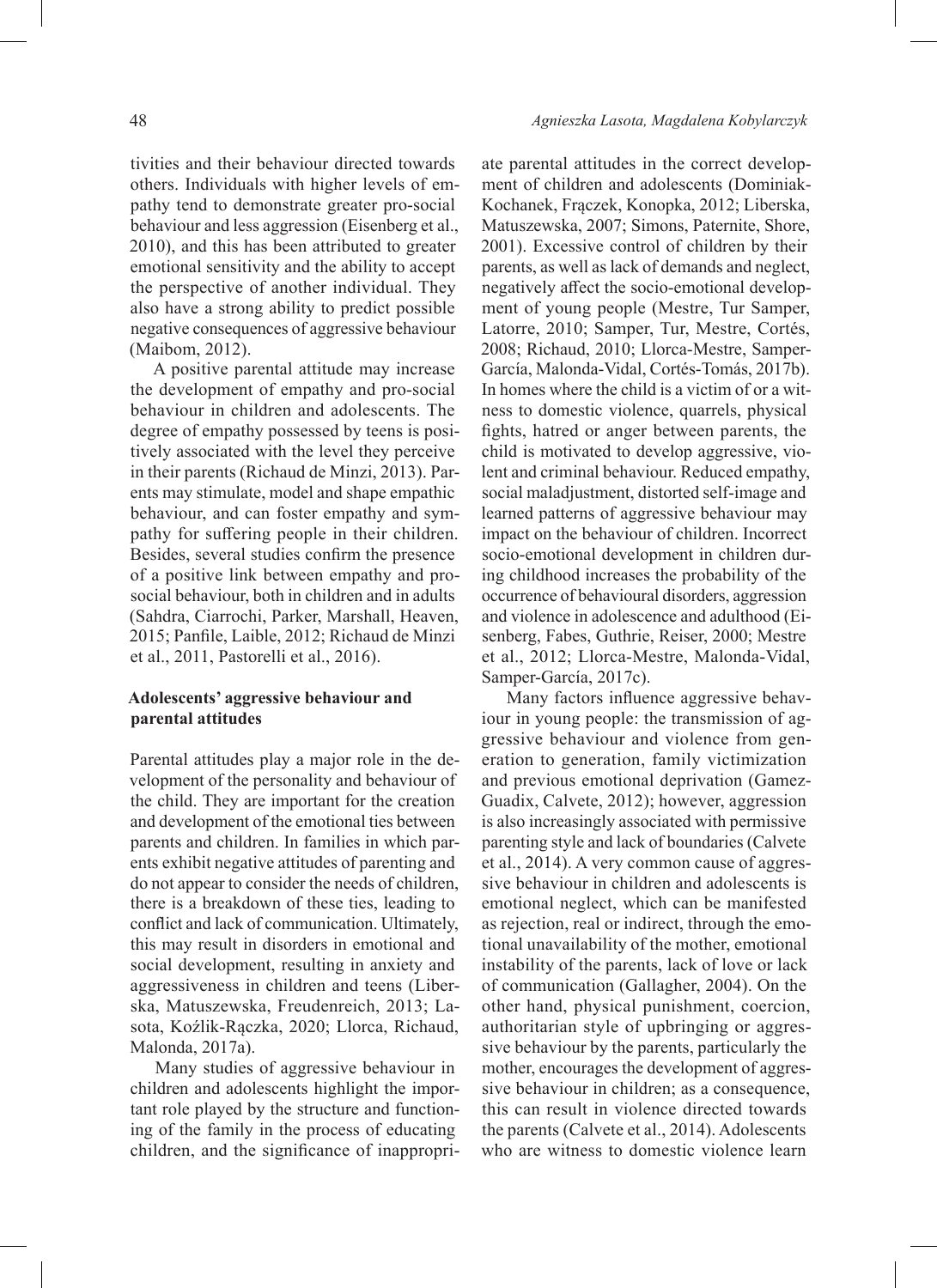aggressive behaviour through modelling and imitation (Pastorelli et al., 2016). Teenagers, who themselves perform physical violence against their mother and father, often experience emotional deprivation, rejection, lack of acceptance or lack of interest in themselves as people, and experience problems with parents during childhood (Calvete et al., 2014).

Llorca et al. (2017) report significant differences between the behaviour of parents of offending and non-offending teenagers. Non-offenders receive more support from both parents, while offenders are far more likely to experience an attitude of permissiveness, negligence and negative control from their parents, or be subject to excessive demands.

# **The relationship between empathy and aggression**

Jolliffe and Farrington (2004) indicate that cognitive empathy has a stronger relationship with criminality than affective empathy. Also, it has been found that in male Polish adolescents, perspective taking has a stronger relationship with aggressive behaviour than in females (Lasota, 2017). They acknowledge the existence of a negative correlation between cognitive empathy and levels of physical aggression in both males and females; also, in boys, perspective taking has a negative relationship with the level of anger. Emotional empathy was found to correlate with aggression only in girls: negatively so with the level of physical aggression, and positively with jealousy and one of the hostility-resentment subscales. Furthermore, the third dimension measured by the IRI questionnaire (Davis, 1983), personal distress, has a positive relationship with anger and hostility in both girls and boys. However, Eisenberg et al. (2010) regarding the relationship between empathy and criminality in adolescents and adults, note that affective empathy has a stronger relationship with delinquency in teenagers than cognitive empathy.

Recent studies (Llorca et al., 2017) confirm that aggressiveness in teenagers is negatively associated with pro-social behaviour, and affective empathy (Empathic Concern – EC) has a positive relationship with emotional instability. The author notes that offending and non-offending teenagers present different levels of empathy and aggression, which can be attributed to the parental attitudes and style of the parents. Nonoffending adolescents have a higher level of EC and pro-social behaviour and offender adolescents have a higher level of aggressiveness and emotional instability.

Parenting style may have a direct influence on aggressive behaviour, and an indirect one by inhibiting empathy.

## **STUDY AIM**

The previous research shows that a child's behaviour is influenced by parental upbringing effects. Parental attitudes towards children presented by mothers and fathers are of great importance especially for the proper social and emotional development, which is confirmed by the results of many Polish studies (Plopa, 2005; Borecka-Biernat, 2006; Liberska, Farnicka, 2015; Lasota, 2019; Lasota, Koźlik-Rączka, 2020).

Furthermore, mothers and fathers are known to play different roles in the upbringing of their children (Moon, Hoffman, 2008; Sturge-Apple, Davies, Boker, Cummings, 2004). Although a growing body of research indicates the existence of a relationship between positive parental attitudes and pro-social behaviours in children, and another between the negative influence of adverse parental attitudes and aggression in children, far too little attention has been devoted to the differences between the attitudes of mothers and fathers, and their importance in shaping the attitudes and behaviours of their children. Besides, only a very small number of studies examine the relationship between fathers and children (see Calvette et al., 2014).

In the light of these data, it seems reasonable to search for a relationship between the perception of the right and wrong attitudes of parents by young people and their level: inappropriate – aggressive behaviour on the one hand and pro-social, empathic on the other.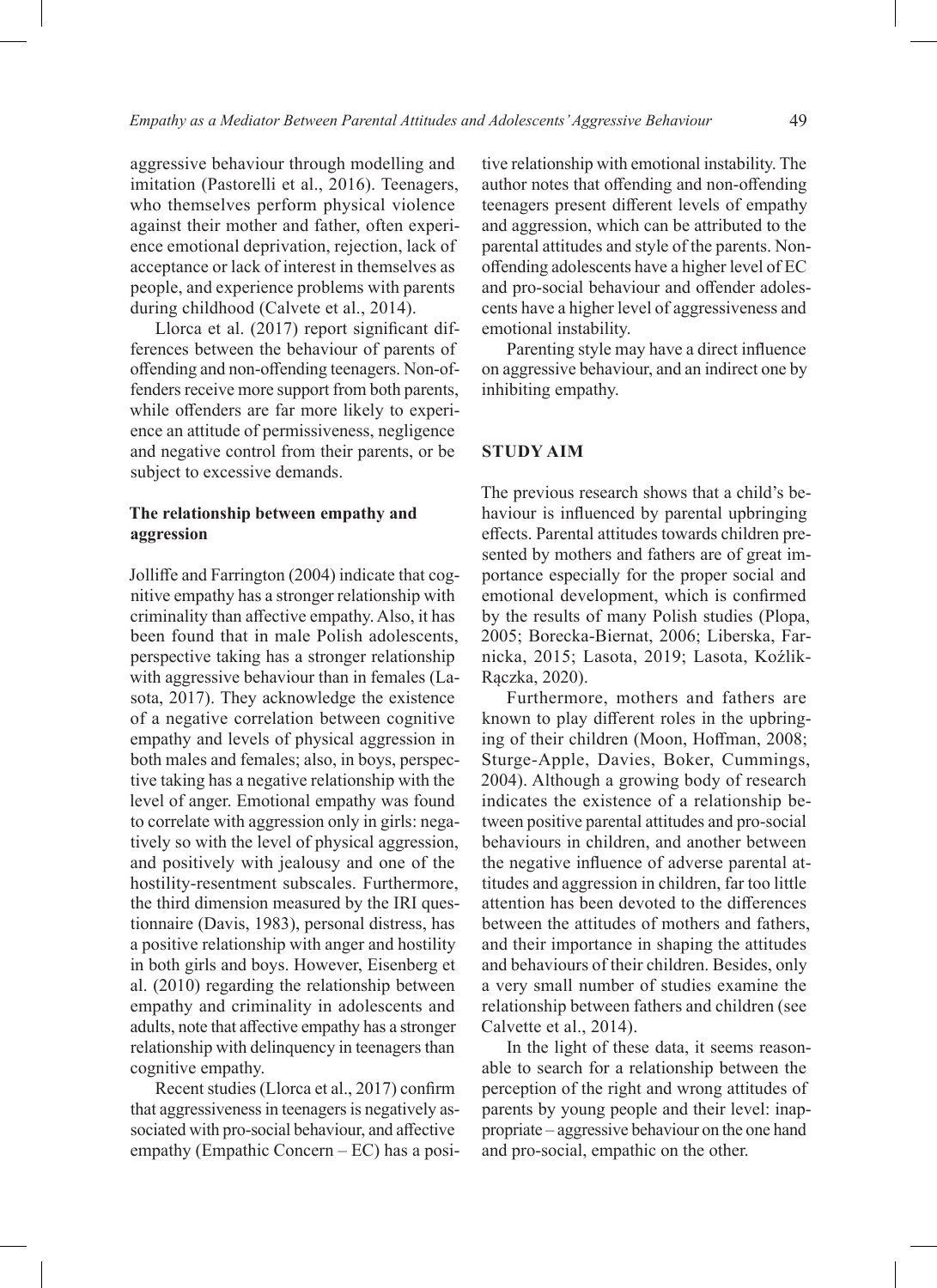Therefore, this study attempts to identify the significance of the relationship between the parental attitudes of mothers and fathers and the levels of aggression and empathy in their children during adolescence. Also, its main aim is to determine whether the level of empathy in adolescents can act as a mediator between motherly and fatherly attitudes and the level of aggression in their children.

The way of understanding aggression we adopted according to Buss and Perry (1992). Aggression is treated as a relatively constant trait of the individual – readiness to experience anger, hostility and presenting aggressive behaviour in the form of physical and verbal aggression.

Empathy is a complex emotional construct (Hall, Schwartz, 2019; Decety, Svetlova, 2012). Most of the authors distinguish two dimensions of empathy: cognitive and affective. Cognitive empathy we can define as the ability to understand the emotional states and perspectives of others. Affective empathy is treated as the ability to be sensitive to, and vicariously experience the feelings of others (Reniers et al., 2011).

The present study was conducted to test five hypotheses:

H1. The girls will have a higher level of empathy but a lower level of aggression compared to the boys.

H2. There will be gender differences in the assessment of retrospective parental attitudes.

H 3. There will be a relationship between parental attitudes for both the mother and the father and the level of adolescent aggression.

H4. There will be a relationship between parental attitudes for both the mother and the father and the level of adolescent empathy.

H5. Adolescent empathy will be a mediator between perceived parental attitude and their level of aggression.

Since the results of previous studies on the direction of the relationship between positive and negative attitudes of both parents and the empathic and aggressive behaviour of their children are not unequivocal and obvious, our research was exploratory, so detailed hypotheses was not constructed.

#### **Participants**

The studies originally enrolled 280 subjects aged between 16 and 18 years; however, as the study included only children who were brought up by both parents, only 201 respondents were used in the final analysis ( $M = 16.99$ , SD = .76). Those brought up by a single parent and those who filled out the questionnaire incompletely were excluded.

The study participants were chosen randomly from the populations of selected general profile high schools in one of the largest cities in Poland. The participants attended schools with a range of didactic profiles: Biology and Chemistry (25.7%) preparing adolescents for studying Medicine or Social Sciences, Mathematics and Physics (27.4%), preparing for Pure Science and a more general profile of studies (46.9%). Most of the study group were female: 57.7% female and 42.3% male.

## **METHODS**

#### **Parental attitudes**

The KPR-Roc, the Polish Retrospective Questionnaire for assessing parental attitudes (Plopa, 2008) was used to study parental approaches. The questionnaire is based around five parental attitude factors which it uses to describe the relationship between parent and child: acceptance/rejection, autonomy, inconsistency, overprotection, and excessive demands. The tool has two versions: one describing the attitude of the mother and the other of the father. Each test contains 50 statements, each with five possible answers, ranging from A (definitely the case, and behaved this way) to E (definitely was not the case, and did not behave this way). Two sample items are: *My mother was always unhappy with me*, *My father let me understand that he loves me.*

Confirmatory factor analysis was conducted to confirm the factor structure. The goodness of fit of the obtained values for the indicators was favourable, indicating a good fit to the model. The GFI, AGFI and RMSEA indicators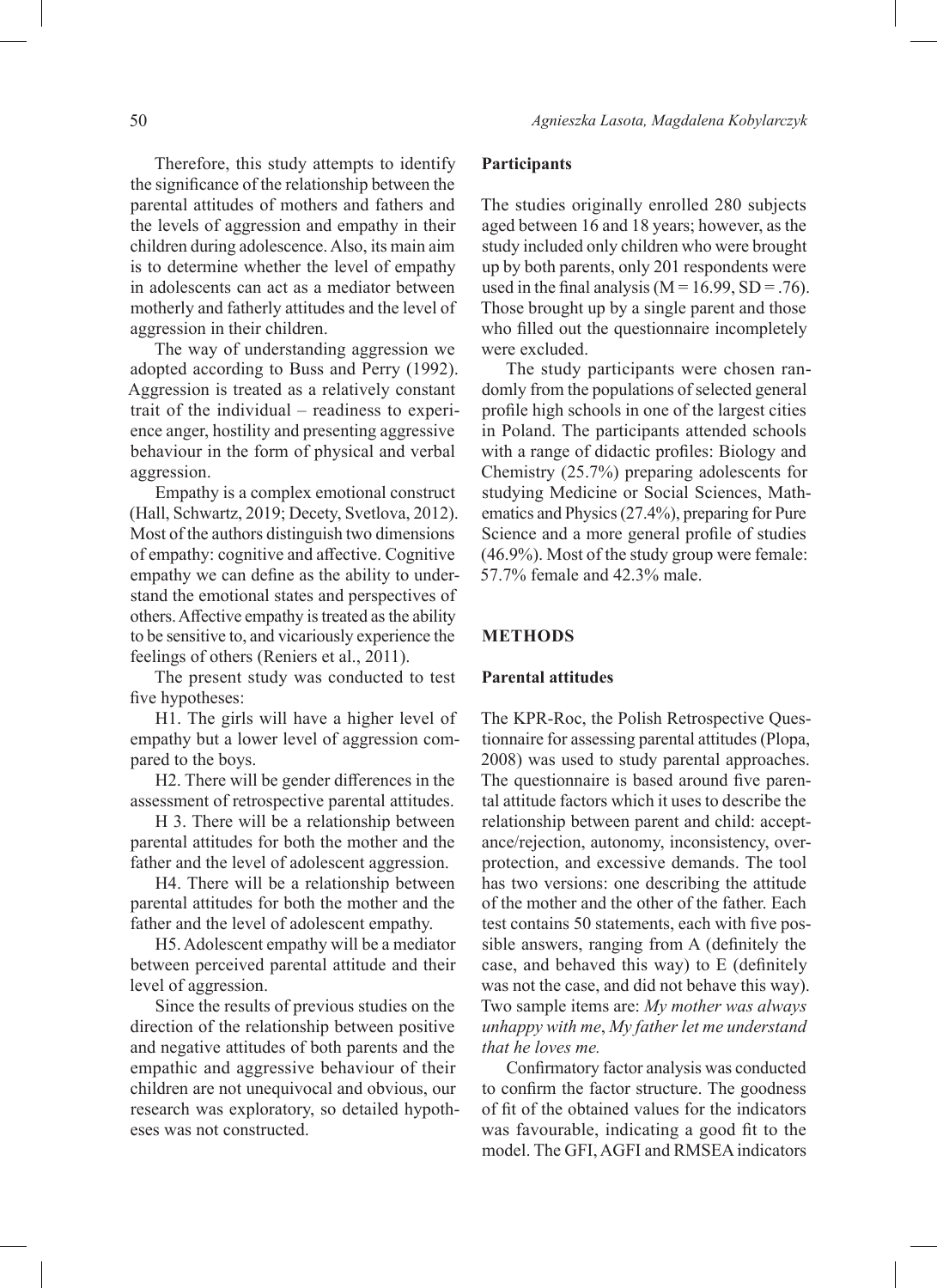were found to be good. The reliability for each of the five scales was also good: between .86 for an autonomous attitude and .93 for an inconsistent attitude (Plopa, 2008). The internal consistency reliability in our study was  $\alpha = .72$ (version about mothers) and  $\alpha = .79$  (version about fathers).

#### **Empathy**

Empathy was measured according to the Interpersonal Reactivity Index (Davis, 1980). It contained 28 items, comprising factors measuring separate but intercorrelated components of empathy. The first dimension is perspective taking (PT) scale representing the ability to adopt someone else's perspective, e.g. *When I am upset at someone, I usually try to put myself in his shoes for a while*. The second dimension is empathic concern (EC), representing the ability to experience empathy and compassion toward suffering people and those experiencing difficult emotions (e.g. *When I see someone being taken advantage of, I feel kind of protective towards them*). The third is personal distress (PD), understood as a tendency to feel personal distress and discomfort in situations when others are suffering (e.g. *I sometimes feel helpless when I am in the middle of a very emotional situation*). The fourth, fantasy (F), contains statements about the respondents imagining themselves in a hypothetical situation and their behaviour.

Because according to Davis (1980), the fantasy scale is the least embedded in the theoretical basis, and it is not clear whether this scale assesses the cognitive or emotional aspect of empathy, both the author and other researchers often omit this scale in their research (see Davis, Hall, Meyer, 2003; Kaźmierczak, Plopa, Retowski, 2007). This article also omits the results of the fantasy scale. In questionnaire, the subjects answered using a five-point scale from A (does not describe me at all) to E (describes me completely). The reliability of all scales corresponded to a Cronbach's alpha value of .85 (Davis, 1980). In our study

internal consistency was satisfactory for all subscales' scores; the total score showed alpha coefficient of .88.

## **Aggression**

The level of aggression in young people was measured using the Polish adaptation (Aranowska, Rytel 2012) of the Buss-Perry Aggression Questionnaire (BPAQ) (1992). The questionnaire contains 29 items, subdivided into four main factors: verbal aggression (five items) (e.g. *When people annoy me, I may tell them what I think of them*), physical aggression (nine items) (e.g. *Once in a while, I can't control the urge to strike another person*), anger (eight items) (e.g. *I wonder why sometimes I feel so bitter about things*) and hostility (eight items) (e.g*. I am suspicious of overly friendly strangers*). The respondents gave their answers on a fivepoint scale from 1 (does not describe me at all) to 5 (completely describes me), describing the degree in which each statement applies to them. Cronbach's alpha was .83 (Aranowska, Rytel 2012). Cronbach's alpha of the overall score obtained in our study .87.

#### **RESULTS**

In order to verify our hypotheses (H1–H5), several statistical analyses were performed. The first analysis was concerned with a determination of the intergroup difference between the studied boys and girls about retrospectively-assessed parental attitudes, level of empathy and aggression. The data was found to have a normal distribution and so parametric tests were used. The Student's *t*-test was used to determine the difference between means, and Pearson's correlation coefficient was calculated to determine the relationship between variables. The mediation bootstrapping method was used to verify whether the child's empathy played a mediating role between parental attitudes and the aggressive behaviour of the child.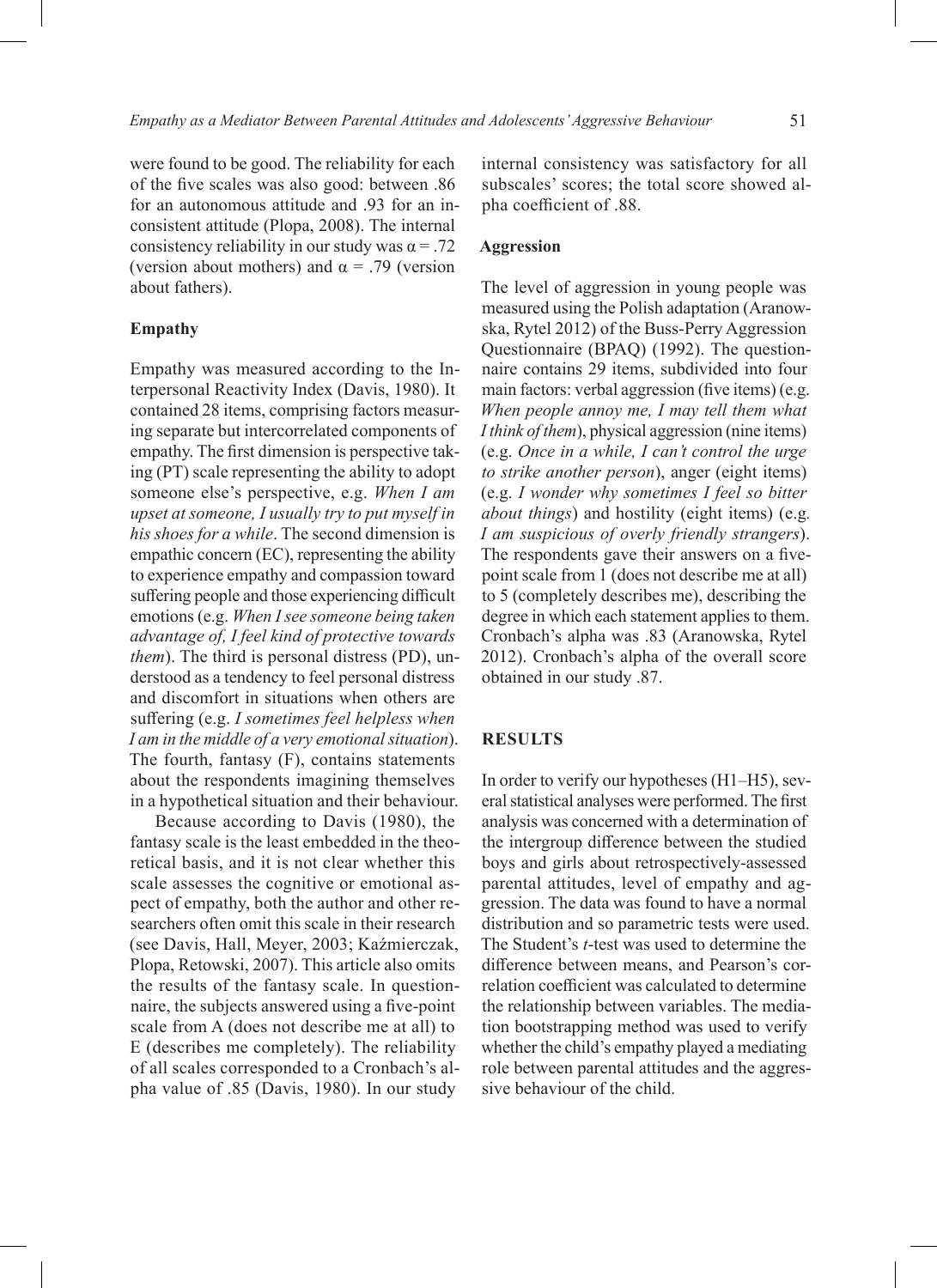# **The differences between boys and girls in the level of empathy, aggression and perceived parental attitudes**

Table 1. The differences between boys and girls concerning perceived parental attitudes, children's empathy, and aggression. Means and Standard Deviations (SD)

|                                 | <b>Boys</b>     |               |                 | <b>Girls</b>   | $t$ Test        |
|---------------------------------|-----------------|---------------|-----------------|----------------|-----------------|
|                                 | Mean            | <b>SD</b>     | Mean            | <b>SD</b>      |                 |
| Accepting mother/father         | 37.28<br>/37.71 | 8.75<br>/8.14 | 40.69<br>/36.51 | 7.36<br>/9.82  | $-2.99**/92$    |
| Demanding mother/father         | 30.25<br>/26.87 | 8.49<br>/9.13 | 25.29<br>/26.50 | 7.75<br>/9.62  | $4.30***/0.28$  |
| Autonomy given by mother/father | 36.13<br>/38.96 | 7.89<br>/7.41 | 39.85<br>/36.92 | 7.21<br>/9.34  | $-3.48***/1.67$ |
| Inconsistent mother/father      | 25.24<br>/23.62 | 9.78<br>/9.04 | 23.39<br>/24.90 | 7.65<br>/8.91  | $1.50/-99$      |
| Overprotective mother/father    | 35.85<br>/26.80 | 6.40<br>/8.26 | 32.79<br>/28.61 | 6.84<br>/ 8.03 | $3.21**/-1.56$  |
| Perspective Taking              | 15.53           | 4.03          | 17.22           | 4.37           | $-2.81**$       |
| Empathic Concern                | 14.65           | 5.12          | 17.76           | 5.11           | $-4.26***$      |
| <b>Personal Distress</b>        | 10.55           | 5.64          | 13.41           | 4.95           | $-3.82***$      |
| Aggression                      | 79.72           | 17.22         | 76.45           | 14.00          | 1.48            |
| Anger                           | 16.79           | 6.90          | 20.01           | 5.54           | $-3.67***$      |
| Physical Aggression             | 23.62           | 6.84          | 17.88           | 6.41           | $6.10***$       |
| Verbal Aggression               | 17.00           | 4.26          | 15.07           | 3.78           | 3.39***         |
| Hostility                       | 22.27           | 6.45          | 23.49           | 5.72           | $-1.42$         |

 $**p < .01, **p < .001.$ 

Studies show that differences related to the gender of the child (male, female) were visible among the attitudes of mothers but not fathers (Table 1). It was found that teenage daughters felt more accepted by the mother than boys  $(t = -2.99, p < .01)$ . The girls also reported greater feelings of autonomy from the mother's side than the boys ( $t = -3.48$ ,  $p < .001$ ); however, the sons perceived greater demands from the mothers  $(t = 4.30, p < .001)$ . The retrospective evaluation indicated that the mothers were seen to demonstrate a slightly more protective attitude to sons than daughters  $(t = 3.21, p < .01)$ ;

however, no such difference was found between boys and girls concerning the paternal attitude. Gender differences were observed in relation to empathy. The girls were found to have significantly higher scores in both cognitive empathy, i.e. perspective taking  $(PT)$   $(t = -2.81, p < .01)$ , as well as in affective empathy: empathic concern EC  $(t = -0.26, p < 0.001)$  and personal distress (PD)  $(t = -3.82, p < .001)$ .

The respondents also differed about the level of aggression. Girls displayed anger in their behaviour significantly more often than boys  $(t = -3.76, p < .001)$ . However, the boys dem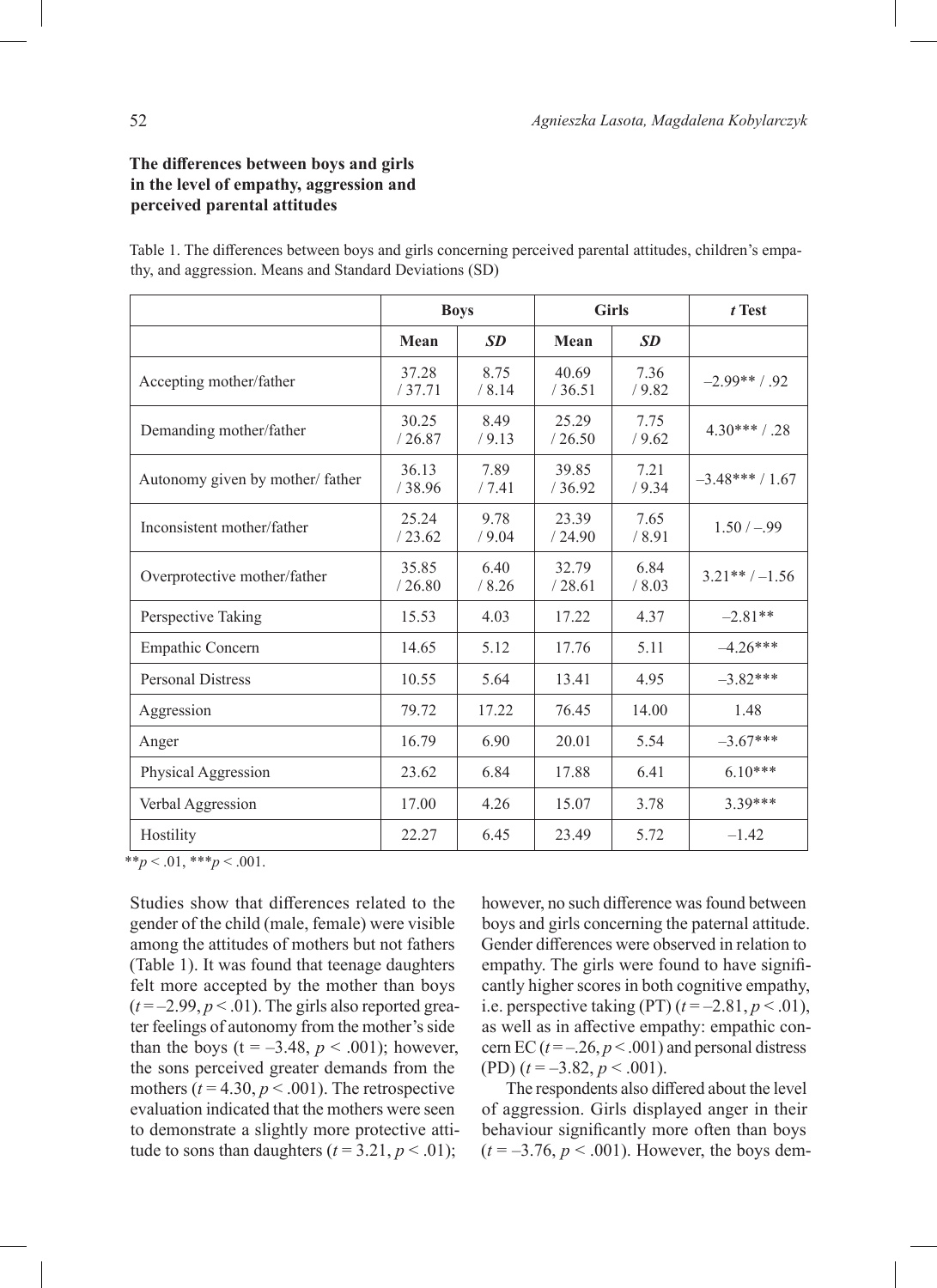onstrated higher levels of verbal aggression  $(t = 3.39, p < .001)$  and physical aggression  $(t = 6.10, p \le 0.001)$ .

Further analyses examined the relationship between attitudes of the parents and the empathy and the aggression demonstrated by their children, excluding gender as a variable. Pearson's correlation coefficient was calculated.

# **Relationship between attitudes of the parents, and adolescent empathy, and aggression**

The correlation analysis revealed a significant relationship between parental attitudes for both the mother and the father and the level of aggression in adolescents (Table 2). A moderately negative correlation was found between the

acceptance of the child by the parents and the level of aggression in the child, regardless of the gender of the child, with a stronger effect observed for the father  $(r = -.39, p < .01)$  than the mother  $(r = -0.26, p < 0.01)$ . It was found that the parental attitude chiefly affected the anger and hostility subscale of aggression.

Also, a parental attitude favouring autonomy was associated negatively with aggression in the respondents, regardless of their gender. Perceptions of autonomy stemming from either parent correlated negatively with anger (mothers *r* = –.19, *p* < .01; fathers *r* = –.35, *p* < .01) and hostility from the children (mothers  $r = -.28$ , *p* < .01; fathers *r* = –.24, *p* < .01). More importantly, greater autonomy on the mother's side negatively correlated with physical aggression  $(r = -.24, p < .01)$  in the respondents.

|                             | <b>Empathy</b> |          |           | <b>Aggression</b> |           |           |          |                                 |  |
|-----------------------------|----------------|----------|-----------|-------------------|-----------|-----------|----------|---------------------------------|--|
|                             | <b>PT</b>      | EC       | <b>PD</b> | $\mathbf{A}$      | <b>PA</b> | <b>VA</b> | H        | <b>Aggression</b><br><b>Sum</b> |  |
| Accepting mother            | .00            | $-.01$   | $-.05$    | $-.21**$          | $-.02$    | .12       | $-.33**$ | $-.26**$                        |  |
| Demanding<br>mother         | $-.01$         | $-.12$   | .03       | .13               | $.20**$   | .11       | $.25**$  | $.27**$                         |  |
| Autonomy given<br>by mother | .09            | .06      | $-.05$    | $-.19**$          | $-.24**$  | .16       | $-.28**$ | $-.34**$                        |  |
| Inconsistent<br>mother      | .00.           | $-.06$   | .04       | $29**$            | $.16*$    | .16       | $.25**$  | $.33**$                         |  |
| Overprotective<br>mother    | .00            | .00      | .11       | $-.05$            | $.15*$    | .03       | $-.04$   | .04                             |  |
| Accepting father            | .06            | $-.14$   | $-.27**$  | $-.38**$          | $-.15*$   | .06       | $-.38**$ | $-.39**$                        |  |
| Demanding father            | $-.13$         | .07      | $.23**$   | $.36**$           | .10       | .02       | $.14*$   | $.25**$                         |  |
| Autonomy given<br>by father | .06            | $-.19**$ | $-.24**$  | $-.35**$          | $-.06$    | .03       | $-.24**$ | $-.27**$                        |  |
| Inconsistent father         | $-.16*$        | .08      | $.26**$   | $.28**$           | .10       | .08       | .14      | $.19**$                         |  |
| Overprotective<br>father    | .01            | .03      | $-.04$    | .13               | .00.      | .12       | $-.19**$ | $-.05$                          |  |

Table 2. Correlation between attitudes of the parents, empathy and aggression in their children

*Note*: PT– perspective taking, EC – empathic concern, PD – personal distress, A – anger, PA – physical aggression, VA – verbal aggression, H – hostility.

\**p* < .05, \*\**p* < .01.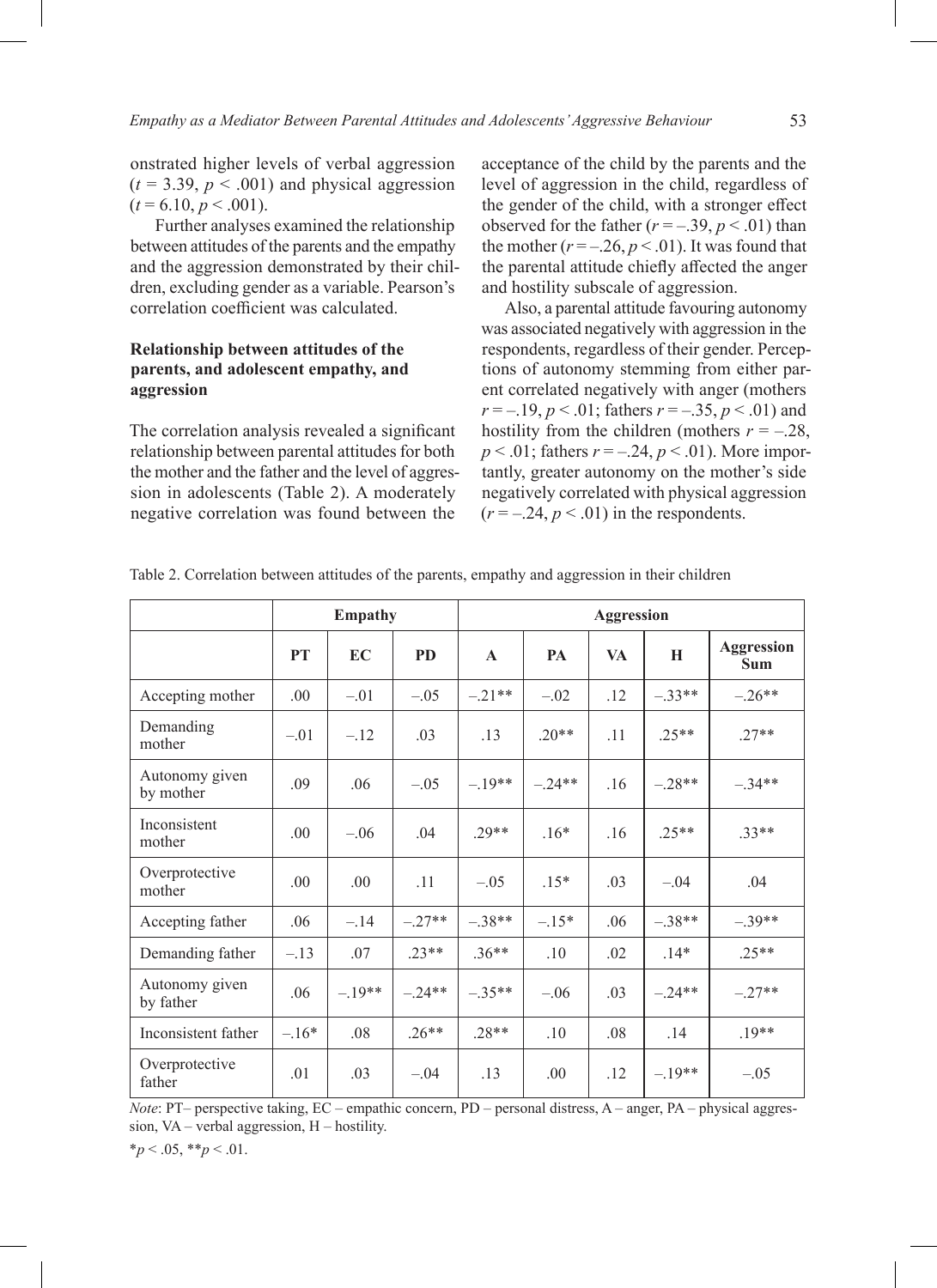A positive correlation was found between a negative parental attitude, inconsistencies in upbringing, and the level of aggression reported by the respondents, with a stronger relationship with the attitudes of the mothers ( $r = .33$ , *p* < .01) than the fathers (*r* = .19, *p* < .01). Inconsistent mother's behaviour towards the child was significantly associated with anger (*r* = .29, *p* < .01) and hostility (*r* = .25, *p* < .01), while in the case of fathers, inconsistent behaviour had a positive relationship only with anger in their children ( $r = .28$ ,  $p < .01$ ).

Aggression by teenagers correlated positively with another negative attitude presented by the parents in the process of raising their children, namely excessive demands. Placing of excessive demands on children during childhood by either the mother or the father was found to have a positive relationship with their level of aggression during adolescence (*r* = .27 and  $r = .25$  respectively). Excessive demands, or making demands inappropriate to the age or capabilities of the child by the mother correlated positively with the level of physical aggression  $(r = .20, p < .01)$ , and hostility  $(r = .25, p < .01)$ , while this attitude correlated positively with anger ( $r = .36$ ,  $p < .01$ ) and also with hostility  $(r = .14, p < .01)$ , when associated with the father. A weak negative relationship was found between a father demonstrating an attitude of protectiveness toward the children and hostility  $(r = -.19, p < .01)$ , in both boys and girls during puberty. On the other hand, there was a weak positive relationship between the overprotective mothers and the physical aggression  $(r = .15, p < .01)$  of teenagers.

An analysis of the relationship between parental attitudes and level of empathy, without accounting for the gender of the child, only identified statistically significant relationships regarding the fathers (Table 2). The strongest correlation with paternal attitude was found for personal distress (PD). This variable was negatively associated with positive parental attitudes by the father, i.e. acceptance  $(r = -.27, p < .01)$ and sense of autonomy  $(r = -.24, p < .01)$ , but was positively associated with negative parental attitudes, such as inconsistency (*r* = .26,  $p < .01$ ) or excessive demands ( $r = .23$ ,  $p < .01$ ).

Besides, a perceived fatherly attitude of autonomy negatively correlated with the level of empathic concern. The cognitive empathy of adolescents, i.e. the ability to take someone else's perspective, correlated negatively with the inconsistent attitude of the fathers  $(r = -16)$ ,  $p < .05$ ). There was another negative relationship between empathic concern and autonomy given by the father  $(r = -.19, p < .01)$ .

When including genders of both parents and children in the analysis, significantly greater dependence and relationships were found between parental attitudes and the level of empathy and aggressive behaviour in children (see Lasota, 2019). Mothers' attitudes strongly correlate with the cognitive empathy of children of both genders. The attitudes of fathers are associated with all dimensions of empathy for sons but not daughters. Among the girls, only the relationship between fathers' attitudes and personal distress was noticed. A perceived positive attitude by the mothers (acceptance and autonomy) was found to have a positive relationship with cognitive empathy in sons, but a negative relationship with PT in daughters. The opposite was found in inappropriate attitudes. A high level of inconsistency and excessive demands by mothers correlated negatively with the level of PT in boys, but positively with PT in girls. Aweak negative correlation was found between perceived attitudes of autonomy and acceptance by the mothers and EC in girls; however, protective attitudes and inconsistency by the mother were positively correlated with PD in boys. Paternal attitudes also differed depending on the gender of the teenage child; for example, negative fathers' attitudes were associated with personal distress in girls. Paternal attitudes also associated with the level of cognitive and affective empathy in sons. Undesirable attitudes (excessive demands and inconsistency) negatively correlated with every dimension of empathy in boys. Positive fatherly attitudes (acceptance and autonomy) were negatively associated with empathic concern and personal distress in sons.

The relationships between parental attitudes and aggressiveness in the child were also examined using specific analyses taking into account the gender of the child. It was revealed that posi-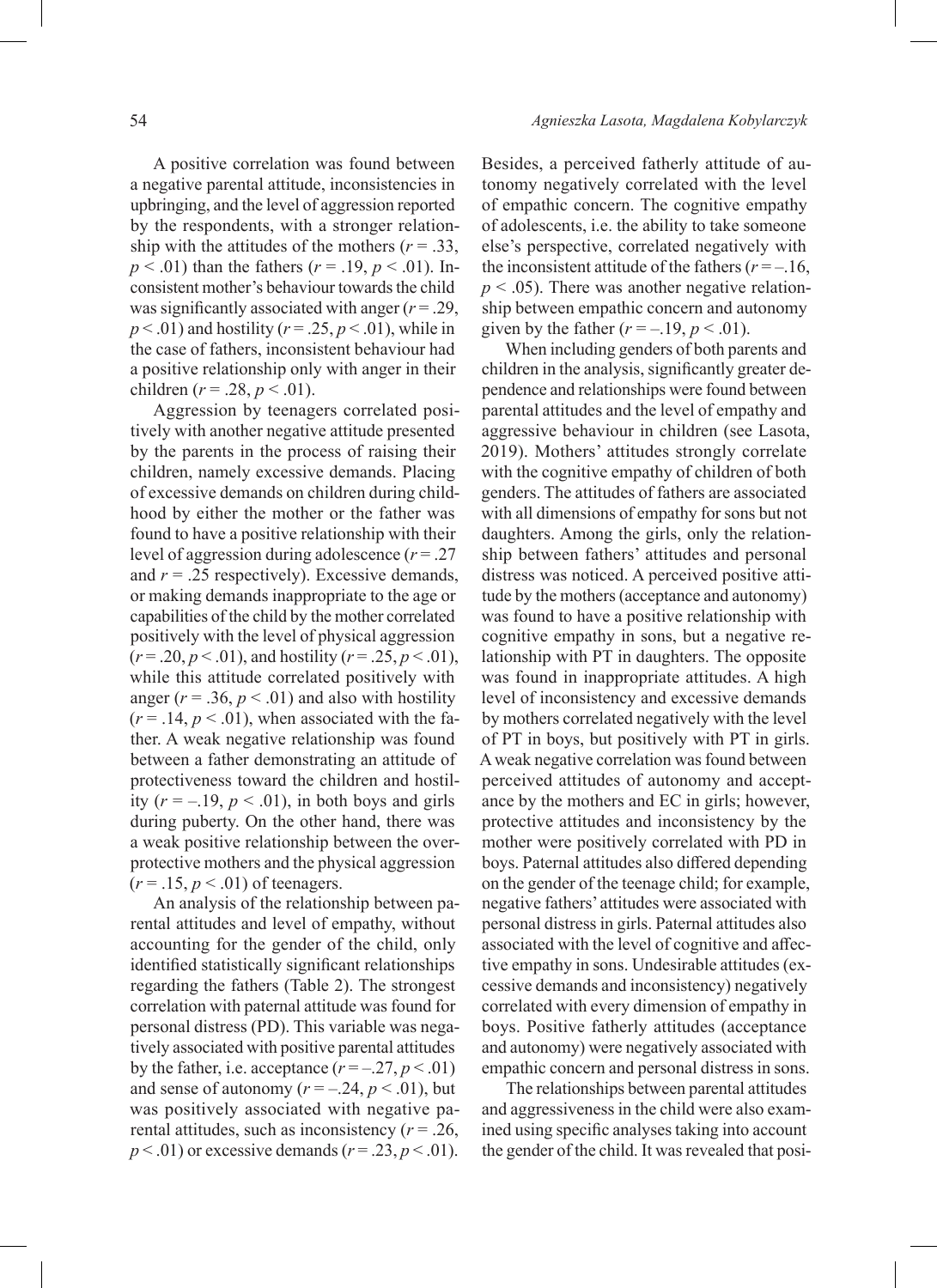tive parental attitudes from both parents were negatively correlated with all subscales of aggressive behaviour outlined by Buss and Perry (anger, physical aggression, verbal aggression, and hostility) in boys. In girls, however, a high level of acceptance by the mother positively correlated with the level of verbal aggression in daughters, but negatively correlated with female hostility. A perceived positive paternal attitude negatively connects with anger, physical aggression, and hostility in daughters.

Aggressive behaviour in boys (anger, hostility) was found to have a positive relationship with undesirable attitudes demonstrated by both parents. Furthermore, negative attitudes displayed by the father were associated with a high level of verbal aggression in boys. In girls, attitudes of inconsistency from both mother and father were associated positively with anger and physical aggression. An attitude of protectiveness from the father negatively correlated with hostility in daughters.

# **Empathy as a mediator between parental attitudes and adolescent aggression**

The following mediation analysis attempted to determine whether empathy acted as a mediator in the relationship between the parental attitudes demonstrated by the mother and the father and the level of aggression in teenagers, for the verification of hypothesis 5. It was based on the bootstrapping procedure proposed by Preacher and Hayes (2008), with 5000 randomised bootstrap samples.

The first stage focused on the role of empathy in the relationship between parental attitudes and aggression. For this purpose, model 7 was used with the PROCESS macro by Hayes (2013). The parental attitudes demonstrated by both parents were input as the independent variable, and aggression as the dependent variable, while the dimensions of Empathy (Cognitive and Affective) were used as mediators, and gender as a moderator. Path C depicts a direct relationship between parental attitudes and aggression, while Path C indicates an indirect effect on aggression by controlling for mediators. The other paths refer to the relationship between parental

attitudes and mediators (Path A) and between mediators and aggression (Path B). Applying moderation allowed more control to be exerted on the models since the level of empathy in the respondents varied by gender.

The findings indicate that the introduction of the empathy dimensions as mediators influenced the relationship between the parental attitudes of the father and aggression in the child to a small degree (a slight decrease in the Beta coefficient) suggesting partial mediation. The bootstrapping analysis indicated that the analysed direct effect is in the range not containing the value zero, and therefore is significant. No such relationship was observed in the case of parental attitudes by the mother, which suggests that aggression in teenagers may be primarily dependent on the father's attitudes, and to a lesser extent on the mother's.

# **Cognitive empathy of adolescents as a mediator between aggression and parental attitudes of fathers**

In the first analysis of mediation (Figure 1), set as an independent variable was an inconsistent attitude of fathers, as a mediator - cognitive empathy dimension – perspective taking, as a dependent variable – adolescent aggression. A direct relationship between all variables was confirmed. The higher the father's inconsistency in behaviour, the lower the child's cognitive empathy level ( $\beta a = -18$ ,  $p < .05$ ). The higher the ability to adopt someone else's perspective, the lower the level of aggressiveness (*βb* = *–*.32,  $p < .001$ ). The direct relationship between inconsistent father's attitude and aggression turned out to be statistically significant (*βc* = .20). After inclusion of the mediator – perspective taking – into the model –, it turned out that the role of the independent variable is weakening  $(\beta c' = .14)$ . We confirm partial mediation.

Moreover, regarding the relationship between perceived inconsequent attitudes by the father and the level of aggression in the child, taking into account the level of empathy in the child, it was found that gender of the child played a full moderating role, as such relationships were observed in boys  $(\beta = .021, p < .01)$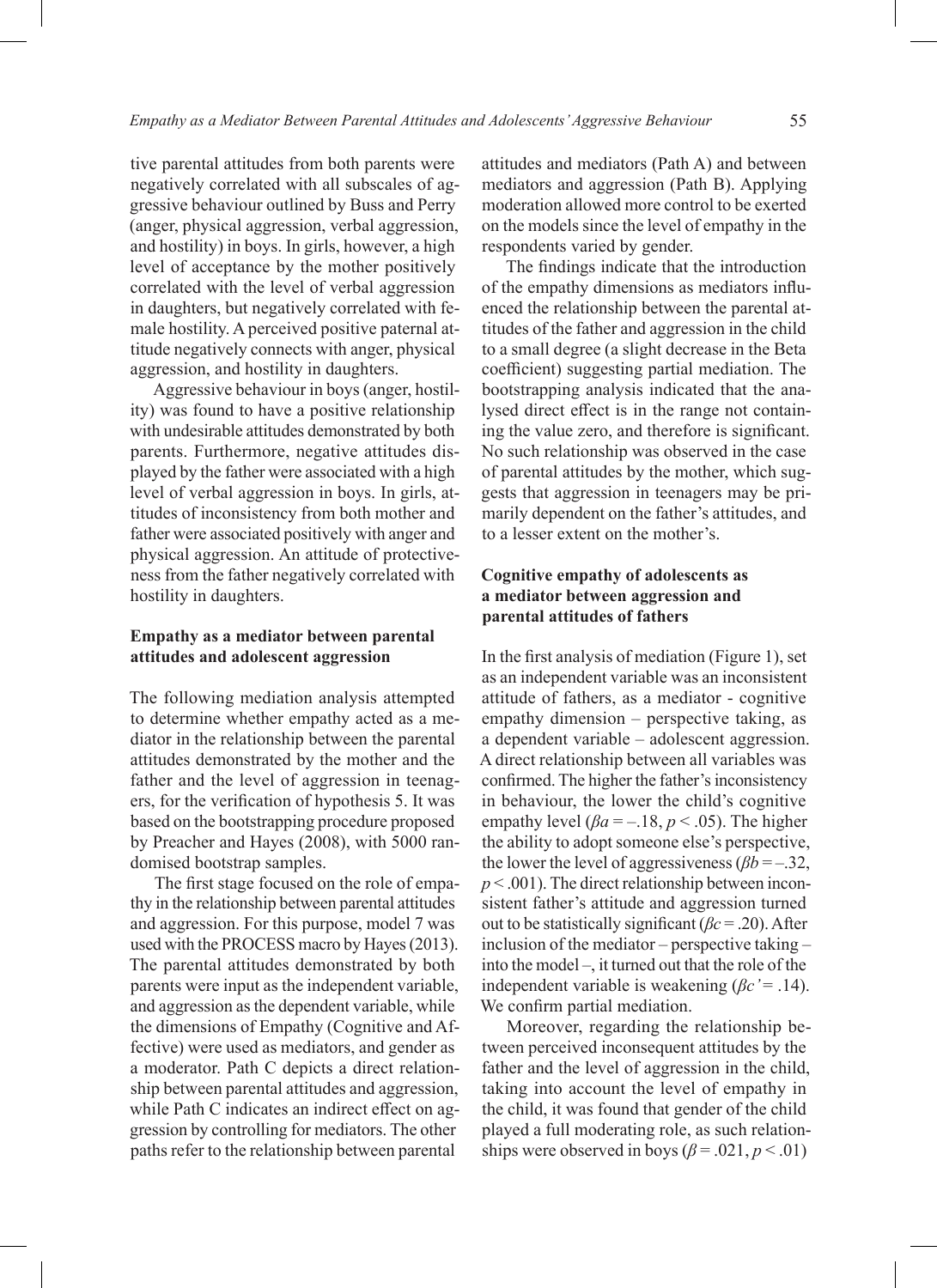but not in girls. Asimilar situation was observed in the case of an autonomous attitude by the father and the level of aggression demonstrated by the child, which was only observed for the boys ( $β = .27, p < .001$ ) (see Figure 2).

# **Affective empathy of adolescents as a mediator between aggression and perceived fathers' attitudes**

In the second analysis (Figure 2), set as an independent variable was the positive attitude of the father – autonomous attitude, set as a mediator was affective empathy dimension – empathic concern, and as a dependent variable – adolescent aggression. The results confirmed that the higher the level of autonomy of the father towards the child, the lower the level of affective empathy ( $\beta a = -16$ ,  $p < .05$ ) and the lower the level of aggression in children  $(\beta c = -0.29, p < 0.001)$ . The higher the level of affective empathy, the lower the level of aggression ( $\beta b = -17$ ,  $p < .05$ ). Inclusion of the mediation variable (empathic concern) increases the relationship between the positive attitude of fathers and aggression of boys in adolescence  $(\beta c' = -.32, p < .001).$ 

# **Personal distress of adolescents as a mediator between aggression and perceived fathers' attitudes**

In the next four mediation analyses, the third dimension of empathy – personal distress (PD) was checked as a mediator between the father's positive or negative attitudes and the level of adolescent aggression. Figure 3 shows that the higher level of father's attitude of acceptance, the lower level of personal distress of the child  $(\beta a = -0.24, p < 0.001)$ . There was a direct relationship between personal distress and aggression. The higher the level of PD, the higher level of aggression ( $\beta b = .18$ ,  $p < .01$ ). Personal distress was found to act as a mediator between an attitude of acceptance the level of aggression in sons (*βc* = –.40, *p* < .001, *βc'* = *–*.35, *p* < .001).

A high level of personal distress in the children (both girls and boys) also reduces the impact of a second positive father's attitude – autonomy on the level of adolescents' aggression (Figure 4). A direct negative link has been confirmed between autonomous attitude by the fathers and personal suffering of teenagers ( $\beta a = -21$ ,  $p < .01$ ) and a positive link between adolescent PD and their aggression  $(\beta b = .18, p < .01)$ . We found direct relationship between autonomous attitude by the fathers and child aggression ( $\beta c = -.29$ ,  $p < .001$ ) and indirect relationship through personal distress  $(\beta c' = -.24, p < .001)$ . We confirm partial mediation (Figure 4).

In the last two models (Figure 5 and Figure 6), the independent variable was the father's demanding or inconsistent attitude, the dependent variable was the level of aggression in adolescents, and the mediator was personal distress.

As shown in Figure 5, a direct positive relationship between negative demanding attitudes of father and personal distress was confirmed (*βa* = .24, *p* < .001). Also, a direct negative relationship between adolescent PD and their level of aggression was found  $(\beta b = .18, p < .01)$ . As expected, the direct and indirect (through personal distress) relationship between the father's attitude of excessive demands on the child and the level of child aggression was also confirmed (*βc* = .25, *p* < .001, *βc'* = .19, *p* < .01). Because of c′ coefficient being statistically significant there is evidence for partial mediation.

The last model (Figure 6) shows direct link between father's inconsistent attitude and personal distress of the child ( $\beta a = .24$ ,  $p < .001$ ) and PD and aggression ( $\beta b = .24$ ,  $p < .01$ ). There was also a direct relationship between independent and dependent variable ( $\beta c = .20$ ,  $p < .01$ ). The more inconsistent the father's attitude, the higher the aggression of the teenage child. When personal distress was included in the model (indirect effect), the relationship between the negative attitude and adolescent aggression decreased ( $\beta c$ <sup>'</sup> = .14,  $p < .05$ ). Personal distress slightly lowers the impact of negative, undesirable attitudes by the father on the level of aggression experienced by young people, regardless of gender.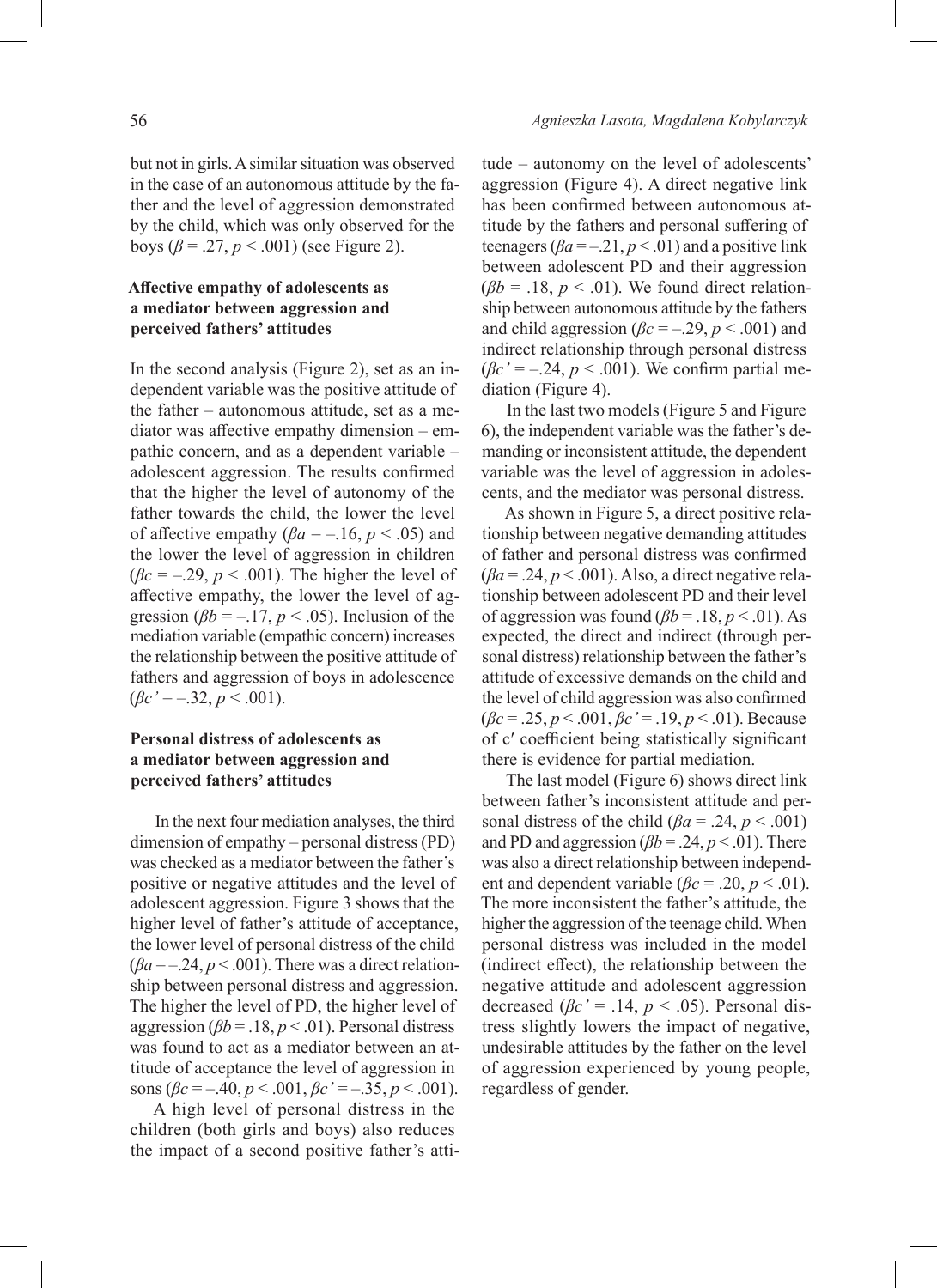

Figure 1. Model of the relationship between inconsistent attitude by the father, cognitive empathy, and aggression, controlling for gender of the child \*p < .05, \*\*p < .01, \*\*\*p < .001 *Figure 2. Model of the relationship between an autonomous attitude by the father, empathic concern, and aggression, controlling for gender of the child.*



Figure 2. Model of the relationship between autonomous attitude by the father, empathic concern, and aggression, controlling for gender of the child *Figure 3. Model of the relationship between an attitude of acceptance by the father, personal distress, and aggression,* 



 $*_{p}$  < .05, \*\**p* < .01, \*\*\**p* < .001.

 $\mathbf{C}^{\bullet}$  .  $\mathbf{C}^{\bullet}$  ,  $\mathbf{C}^{\bullet}$  ,  $\mathbf{C}^{\bullet}$ aggression, controlling for gender of the child Figure 3. Model of the relationship between attitude of acceptance by the father, personal distress, and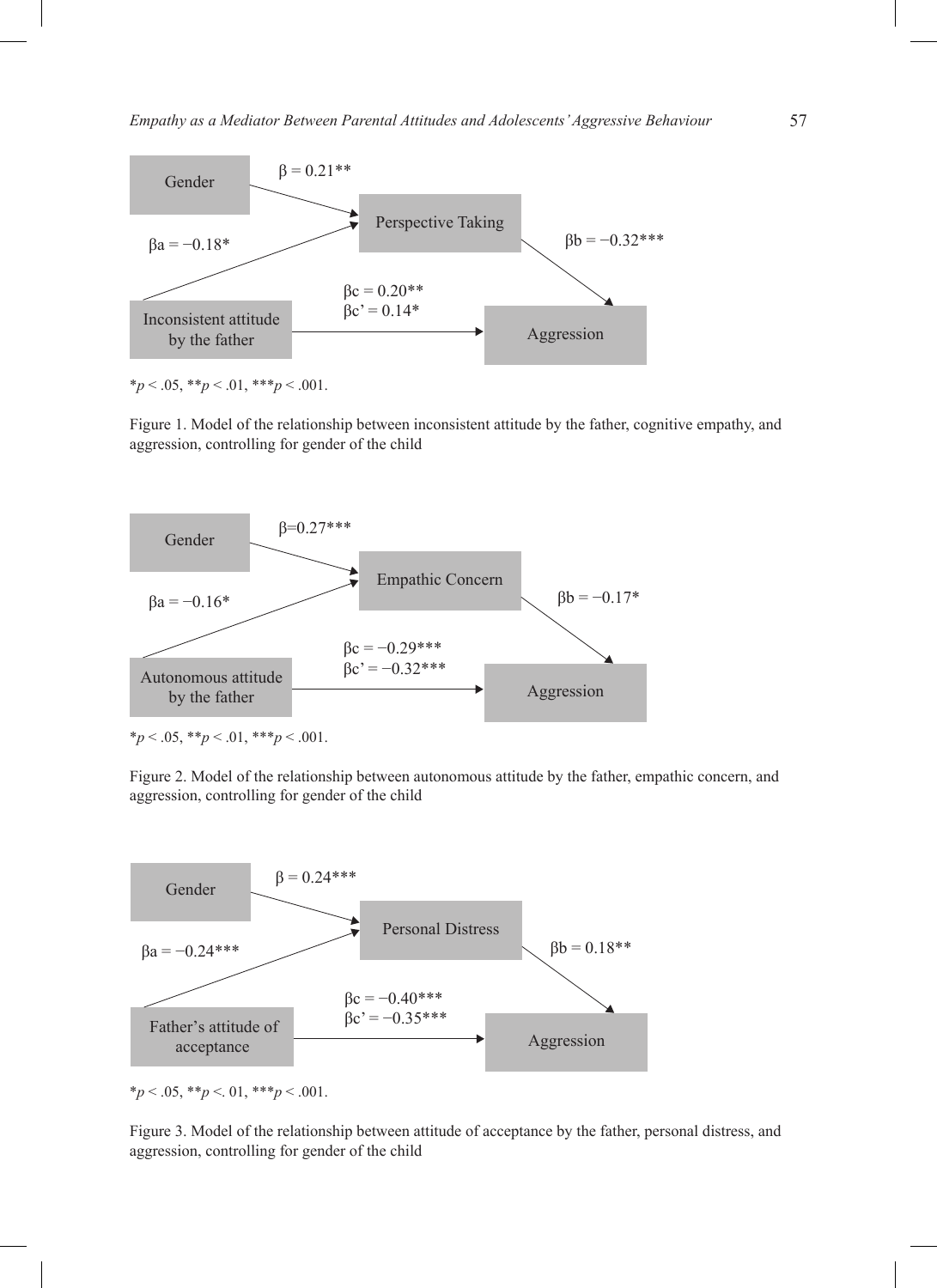

 $*p < .05, **p < .01, ***p < .001.$  $\mathbf{r} = \mathbf{r} \cdot \mathbf{r}$ 

Figure 4. Model of the relationship between attitude of autonomy by the father, child's personal distress, and aggression *Figure 5. Model of the relationship between a father's demanding attitude, a child's personal distress, and aggression. Figure 5. Model of the relationship between a father's demanding attitude, a child's personal distress, and aggression.*



 $*p < .05, **p < .01, **p < .001.$ 

Figure 5. Model of the relationship between father's demanding attitude, child's personal distress, and aggression



 $*p < .05, **p < .01, **p < .001.$ 

Figure 6. Model of the relationship between father's attitude of inconsistency, child's personal distress, and aggression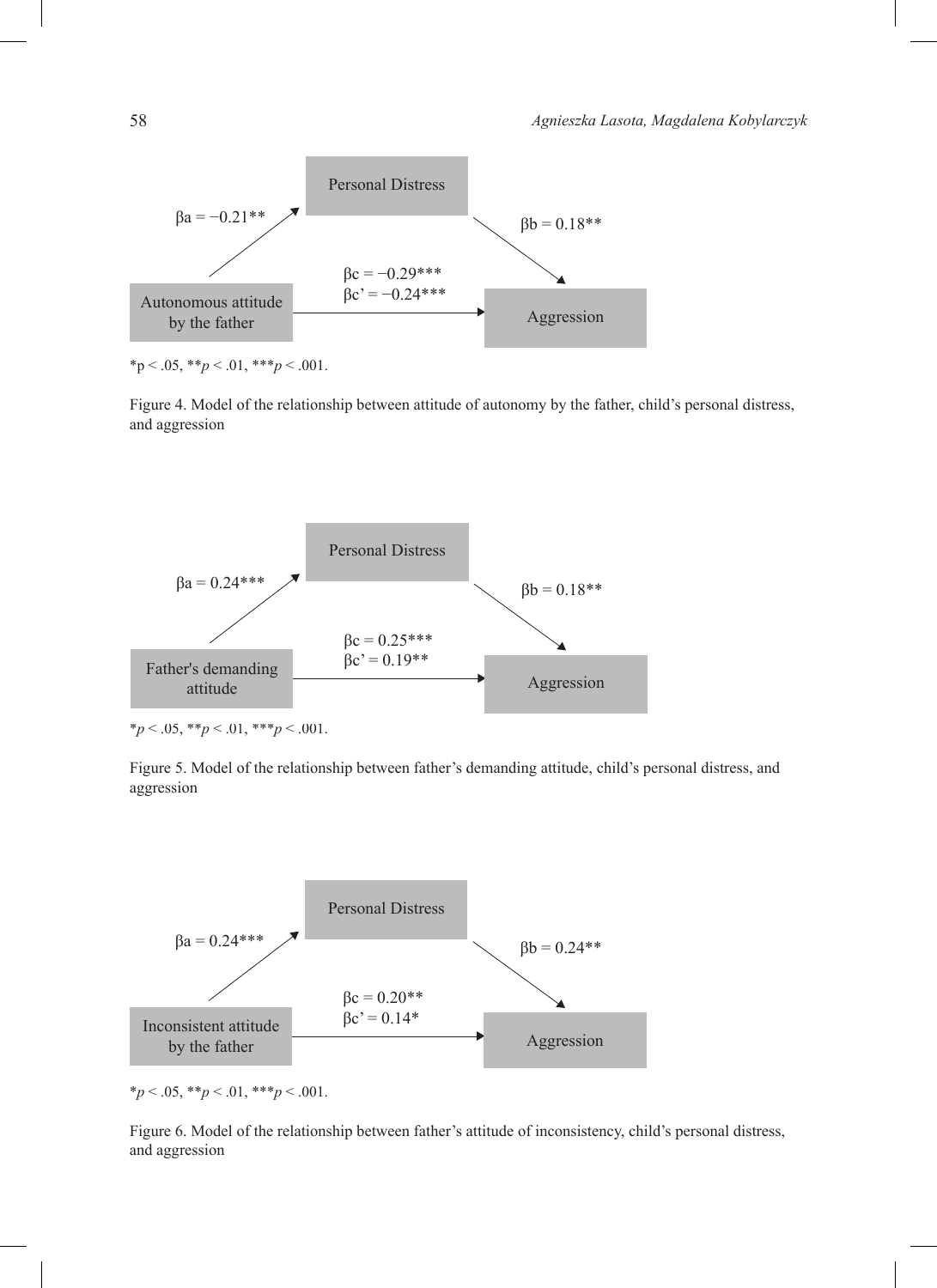## **DISCUSSION**

The process of personality development and socialization in children, and later in teens, is subject to a range of factors in the family environment. In the present study, a clear link can be seen between parental attitudes and the prosocial and anti-social behaviour demonstrated by adolescents.

Our study confirms, firstly, existence of a gender difference between the level of empathy and aggression of boys and girls in adolescence. The first hypothesis (H1) that girls will have a higher level of empathy but a lower level of aggression compared to boys was confirmed. The girls demonstrated higher scores in all dimensions of empathy: PT, EC and PD, though the greatest difference occurred in the field of affective empathy. This analysis confirms the findings obtained in many earlier studies (Michalska et al., 2013; Fischer, LaFrance, 2015; Lasota, 2017). Differences in aggression were also observed between girls and boys. The boys demonstrated a significantly higher level of verbal and physical aggression than girls but a lower level of anger. This finding is in line with results from the study by Card et al. (2008) and Lasota (2019). These results obtained are similar to those recently obtained by Llorca et al. (2017), which note that aggression in adolescents correlates negatively with prosocial behaviour and empathic concern, and positively with emotional instability.

Secondly, our empirical findings confirm the second hypothesis (H2) that gender of the child has a relationship with the severity of positive and negative attitudes of parents. For example, the girls felt more accepted by their mothers and reported a greater sense of autonomy from them than the boys did, while the male respondents felt higher levels of excessive demands and overprotection from the mothers than the girls did. We can find an explanation in a different children socialization. Girls from early childhood are taught greater openness and acceptance of their behaviour, hence the relationships between women (like mother-daughter relationship) are characterized by greater openness than

the relationships between men (Mandal, 2004; Juroszek 2010).

Thirdly, the hypothesis about the relationship between parental attitudes for both the mother and the father and the level of adolescent aggression has also been confirmed (H3). A positive relationship was found between the perception of negative attitudes by the mother and the father (inconsistencies and demands) and aggressive behaviour by their children during adolescence. Besides, a negative relationship was found between positive attitudes demonstrated by the mother and the father (acceptance and autonomy) and the level of aggression in the respondents.

The perception of an inconsistent attitude and indulgence by the parents, especially the mothers, together with excessive demands, was associated with aggression and more aggressive behaviour in adolescents. If the mother displayed an authoritarian attitude, a high level of external reaction (physical aggression) and attitude (hostility) was observed in the child, while if the father placed high demands on a child who is not able to meet them, an emotional reaction (anger) was observed.

These results are consistent with the general developmental literature, which indicates that the authoritarian parenting style is associated with a high level of aggression among children and adolescent (Liberska, Matuszewska, 2007; Lasota, 2019). Authoritarian parents tend to be more demanding and controlling of their child's behaviours (Devine et al., 2011), which in adolescence can be understood by young people as limiting their autonomy and independence. If parents present undesirable parental attitudes, there is an increased risk that a higher level of aggression will be seen in the behaviour of children, especially teenagers (Liberska, Matuszewska, Freudenreich, 2013).

The choice of parental attitude is strongly associated with the intensity of aggressive behaviour in children, especially among adolescents. Adolescence is a difficult period of development, in which the negative attitudes of parents may affect the growth of self-identity in their children, thus exacerbating the problems of assimilating moral norms; this can lead to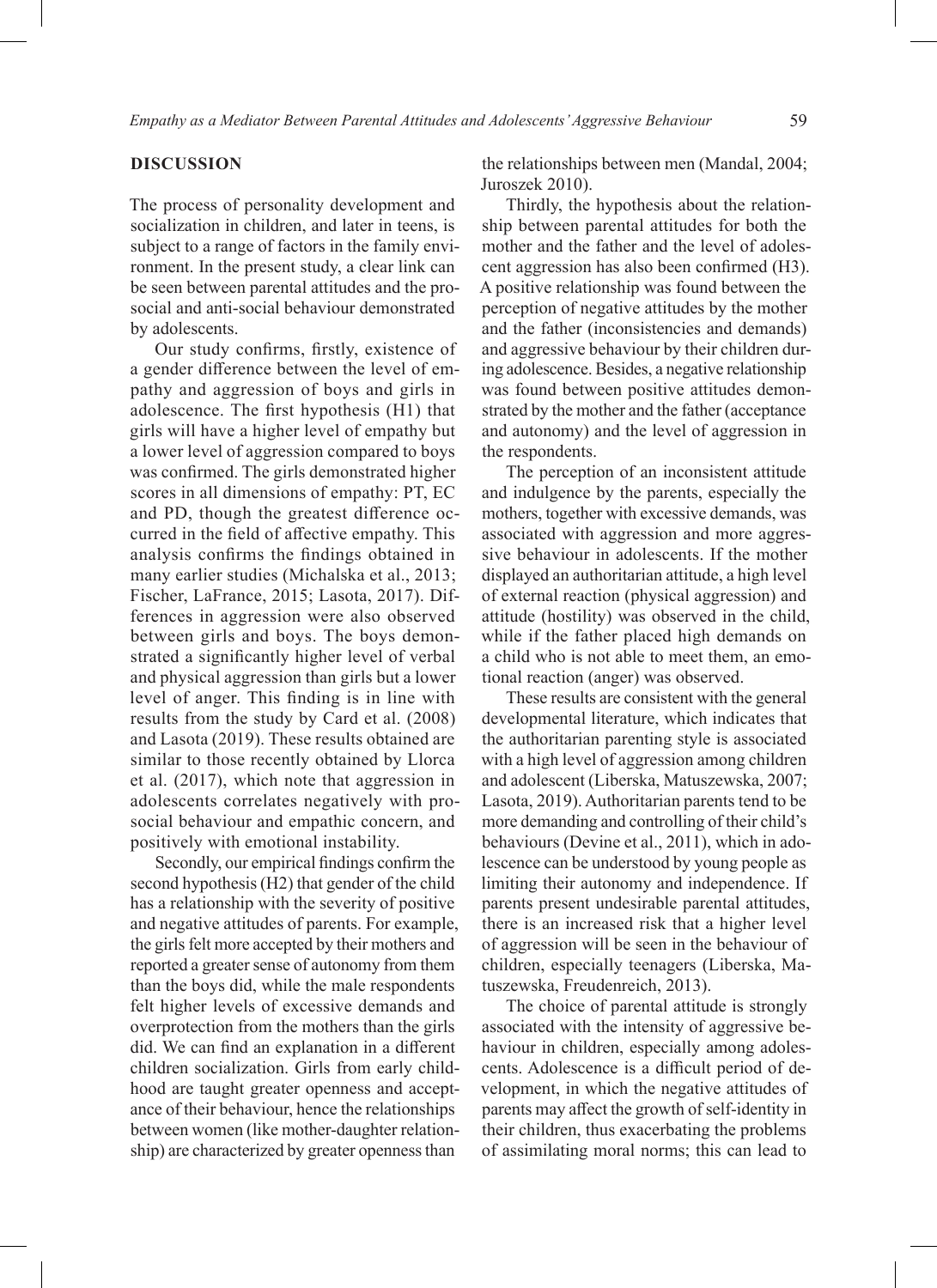aggression, violence and ultimately, failure to become part of society.

Another important finding is the fact that parental attitudes by both fathers and mothers have different relationships with empathy in their children, which confirm the fourth hypothesis (H4). A positive attitude by mothers had a negative relationship with PT and levels of anger in girls. However, an attitude of mothers' acceptance or autonomy correlates positively with the ability to empathize in boys. An explanation may be found in the understanding of a sense of independence of the maturing adolescents or full acceptance by the parent. Additional information obtained from the respondents during the tests indicates that the girls often regard excessive autonomy and acceptance on the part of the mothers as being permissive or indulgent, lacking limits and as a lack of interest by the mother. No such dependencies were observed in boys.

A recent publication on parenting styles, pro-social, and aggressive behaviour of adolescents has cast some light on the different roles played by parents in their upbringing (Llorca et al. 2017). The results indicate that for the father, pro-social behaviour in offending adolescents (teen criminals) is positively associated with support, while for the mother, aggressiveness is positively associated with a negligent attitude and negatively associated with support. Permissiveness from both parents is negatively associated with pro-social behaviour, while paternal permissiveness is positively associated with emotional instability. Polish research (Plopa, 2005) showed that the feeling of acceptance from one parent only and rejection by the other decreases the child's ability to control emotions. Jankowska (2019) confirms that positive paternal attitudes correlate stronger with the empathy of sons and maternal relate more to daughters' empathy. Research results also indicate two negative attitudes of parents (demanding and inconsistent) that are not conducive to the development of emotional intelligence, including empathy. Positive attitudes of parents, parenting sensitivity, and love presented to the child foster the development of empathy and pro-social behaviour. In contrast, inappropriate parent attitudes can lead to aggressiveness in children, and even in a failure to integrate into society.

And finally, our research supports the fifth hypothesis (H5). The present study suggests that both types of empathy, cognitive and affective, play significant role in suppressing aggressive behaviour in young people although the mediation effect is not very big. These results partially confirm other studies (Llorca-Mestre et al., 2017c; Llorca et al., 2017a), because in our study empathy acts as a mediator only between the attitudes of fathers and the aggression of teenage children (especially sons).

This is dependent on the parental attitudes presented by the father. Cognitive empathy, that is, the ability to adapt the perspective of another, is particularly helpful in inhibiting aggression in boys when the father displays an inconsistent attitude. A high level of affective empathy, or compassion, also helps boys to inhibit aggression caused by the attitudes of autonomy or full acceptance by the father. Unfortunately, the presentation of negative attitudes by the father reduces the ability of young people to cope with their own negative emotions, which in turn invokes and reinforces their aggressiveness. A high level of PD in teenagers, regardless of gender, strengthens the aggression, particularly when the father presents excessive demands or inconsistent and even autonomous attitudes.

In sum, results of this study confirm the parental attitudes of the fathers have the greatest direct and indirect influence on the level of aggression in children, either raising (inconsistency and demanding) or lowering it (acceptance and autonomy) and empathy is likely to diminish aggressive behaviour of adolescents (cognitive empathy) or to support a greater externalization of behaviours such as aggression (affective empathy, especially personal distress). Most importantly, our findings indicate that the attitudes of the father are related to the level of empathy in the children, which is dependent on gender, and these have a consequent effect on the level of aggression.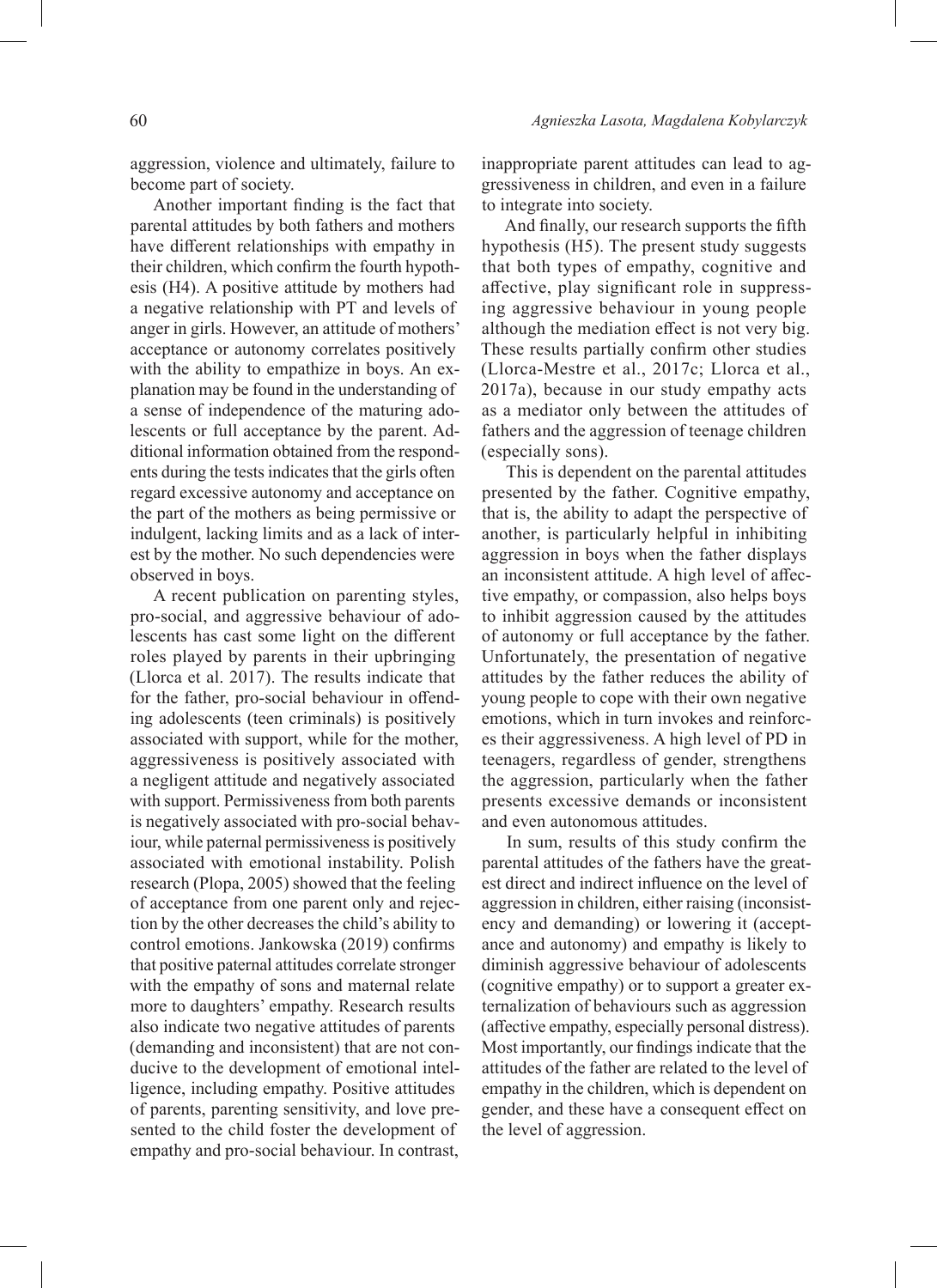#### **Limitations**

This study has got some limitations. It is crosssectional, which does not allow a clear picture to be gained about the causal relationships presented in the sample. The studies included a small number of teenagers. Also, when planning future studies, more individual variables taking into account other predispositions displayed by the child and various environmental determinants related to family functioning should be considered. It would be worth considering multicultural cross-sectional studies and exploring the relationship between paternal attitudes to parenting and the level of empathy in their children in other European countries with

similar approaches to upbringing; this would allow a fuller comparison of the significance and influence of paternal attitudes on aggression in adolescents.

Despite these limitations, it should be emphasized that our findings provide a broader perspective on the relationship between upbringing, parental attitudes and social behaviour in adolescents. Our findings indicate the need to draw attention to the importance of positive attitudes by both parents in the development and upbringing of the child. They also recognize and empirically confirm the underestimated role of the father in educating and shaping the emotional and social development of children and adolescents.

## **REFERENCES**

- Aranowska E., Rytel J. (2012), Factorial structure of the Buss-Perry Aggression Questionnaire (BPQA) in Polish population. *Studia Psychologica UKSW*, 12, 2, 135–151.
- Borecka-Biernat D. (2006), *Strategie radzenia sobie młodzieży w trudnych sytuacjach społecznych. Psychospołeczne uwarunkowania.* Wrocław: Wydawnictwo Uniwersytetu Wrocławskiego.
- Buss A.H., Perry M. (1992), The Aggression Questionnaire. *Journal of Personality and Social Psychology*, 633, 452–459.
- Calvete E., Gámez-Guadix M., Orue I. (2014), Características familiares asociadas a violencia filio-parental en adolescentes. [Family characteristics associated with child-to-parent aggressions in adolescents]. *Anales de Psicologia*, 30, 1176–1182.
- Card N.A., Stucky B.D., Sawalani G.M., Little, T.D. (2008), Direct and indirect aggression during childhood and adolescence: A meta-analytic review of gender differences, intercorrelations, and relations to maladjustment. *Child Development*, 79, 5, 1185–229.
- Coplan R.J., Hastings P.D., Lagace-Seguin D.G., Moulton C.E. (2002), Authoritative and authoritarian mothers' parental goals, attributions and emotions across different childrearing contexts. *Parenting: Science and Practice*, 2, 1–26.
- Davis M.H. (1980), A multidimensional approach to individual differences in empathy. *JSAS Catalog of Selected Documents in Psychology*, 10, 4, 85.
- Davis M.H. (1983), The effects of dispositional empathy on emotional reactions and helping: A multidimensional approach. *Journal of Personality,* 51, 167–184.
- Davis M.H., Hall J.A., Meyer M. (2003), The first year: influences on the satisfaction, involvement, and persistence of new community volunteers. *Personality and Social Psychology Bulletin*, 29, 2, 248–260.
- Decety J., Svetlova M. (2012), Putting together phylogenetic and ontogenetic perspectives on empathy. *Developmental Cognitive Neuroscience*, 2, 1–24.
- Devine K.A., Wasserman R.M., Gershenson L.S., Holmbeck G.N., Essner B.S. (2011), Mother–adolescent agreement regarding decision-making autonomy: A longitudinal comparison of families of adolescents with and without spina bifida. *Journal of Pediatric Psychology*, 36, 3, 277–288.
- Dominiak-Kochanek M., Frączek A., Konopka K. (2012), Styl wychowania w rodzinie a aprobata agresji w życiu społecznym przez młodych dorosłych [Parenting style in the family and approval of aggression in social life by young adults]. *Psychologia Wychowawcza*, 1–2, 66–85.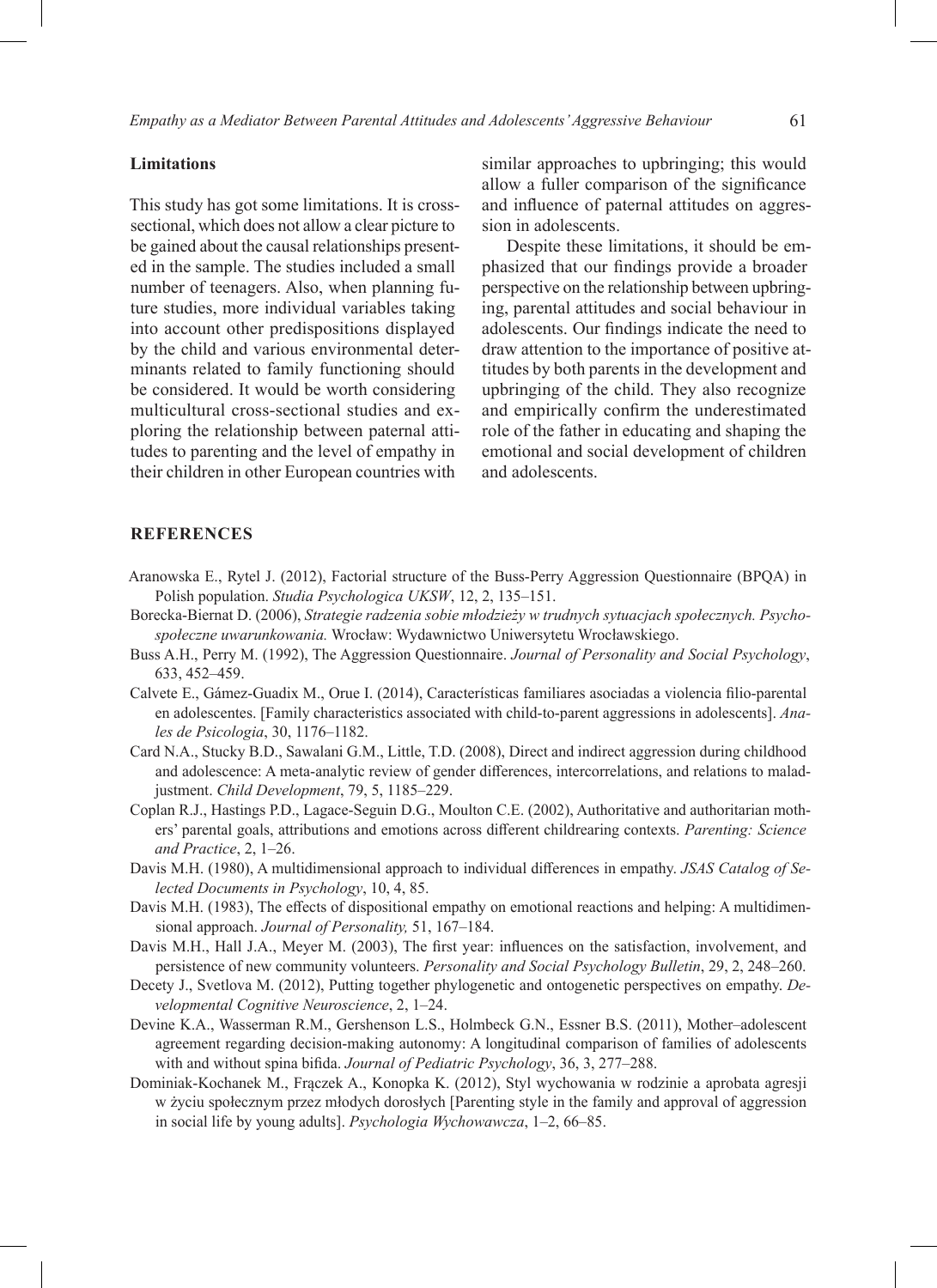- Doyle A.B., Moretti M.M., Brendgen M., Bukowski W. (2004), *Parent–Child Relationships and Adjustment in Adolescence: Findings from the HBSC Cycle 3 and NLSCY Cycle 2 Studies.* Technical Report to Division of Childhood and Adolescence Public Health Agency of Canada.
- Eisenberg N., Eggum N.D., Di Giunta L. (2010), Empathy related responding: Associations with prosocial behavior, aggression, and intergroup relations. *Social Issues Policy Review*, 4, 143–180. Eisenberg N., Fabes R.A., Guthrie I.K., Reiser M. (2000), Dispositional emotionality and regulation: Their role in predicting quality of social functioning*. Journal of Personality and Social Psychology*, 78, 136–157. Fischer A., LaFrance M. (2015), What drives the smile and the tear: Why women are more emotionally expressive than men, *Emotion Review*, 7, 22–29.
- Gallagher, E. (2004). Parents victimized by their children. Australian and New Zealand Journal of Family Therapy, 25, 1-12.
- Gámez-Guadix M., Calvete E. (2012), Violencia filioparental: Un estudio retrospectivo sobre su asociación con la exposición a la violencia marital y la agresión de padres a hijos. *Psicothema*, 24, 2, 277–283.
- Hayes A.F. (2013), *An introduction to mediation, moderation, and conditional process analysis: A regressionbased approach.* New York: Guilford Press.
- Hall J.A., Schwartz R. (2019), Empathy present and future, *The Journal of Social Psychology*, 159, 225–243. Jankowska M. (2019), Postawy rodzicielskie a inteligencja emocjonalna u młodych dorosłych do 26. roku życia. [Parental attitudes and emotional intelligence in young adults up to 26 years of age]. *Fides et Ratio. Kwartalnik Naukowy*, 1, 37, 50–82.
- Jolliffe D., Farrington D.P. (2004), Empathy and offending: a systematic review and meta-analysis. *Aggression and Violent Behavior*, 9, 441–476. Juroszek W (2010), Akceptacja, empatia i kongruencja rodziców w percepcji dorastających synów i córek. [Acceptance, empathy and congruence of parents in perception of teenage children]. *Studia Psychologica UKSW*, 10, 87–102.
- Kaźmierczak M., Plopa M., Retowski S. (2007), Skala wrażliwości empatycznej. [Empathic sensitiveness scale]. *Przegląd Psychologiczny*, 50, 1, 9–24.
- Lasota A. (2017), Association of affective and cognitive empathy with various dimensions of aggression among Polish adolescents. *Annales Universitatis Paedagogicea Cracoviensis*. *Studia Psychologica*, 10, 11–22.
- Lasota A. (2019), Diagnoza empatii i agresji nastolatków w kontekście postaw rodzicielskich [Diagnosis of teenage empathy and aggression in the context of parental attitudes]. *Lubelski Rocznik Pedagogiczny*, 38, 2, 67–87. Lasota A., Koźlik-Rączka A. (2020), *Postawy rodzicielskie jako predyktor empatii i wdzięczności młodzieży niedostosowanej społecznie* [*Parental attitudes as a predictor of empathy and gratitude of maladjusted youth*]. Kraków: Wydawnictwo Naukowe Uniwersytetu Pedagogicznego.
- Liberska H., Farnicka M. (2015), Agresywność i zachowania agresywne młodzieży a percypowane przez nią postawy rodzicielskie. Perspektywa rozwojowa. *Psychologia Rozwojowa*, 4, 25–44.
- Liberska H., Matuszewska M. (2007), Rodzinne uwarunkowania zachowań agresywnych u młodzieży [Some family conditions of adolescents' aggressive behavior]. *Roczniki Socjologii Rodziny*, XVIII, 187–200.
- Liberska H., Matuszewska M., Freudenreich D. (2013), *Percepcja postaw rodzicielskich matek i ojców a zachowania agresywne dorastających córek i synów*. W: D. Borecka-Biernat (red.), *Zachowania agresywne dzieci i młodzieży,* 78–98. Warszawa: Difin.
- Llorca A., Richaud M.C., Malonda E. (2017a), Parenting Styles, Prosocial, and Aggressive Behavior: The Role of Emotions in Offender and Non-offender Adolescents. *Frontiers in Psychology*, 8, 1246.
- Llorca-Mestre A., Samper-García P., Malonda-Vidal E., Cortés-Tomás M.T. (2017b), Parenting style and peer attachment as predictors of emotional instability in children. *Social Behavior and Personality*, 45, 677–694.
- Llorca-Mestre A., Malonda-Vidal E., Samper-García P. (2017c), Razonamiento prosocial y emociones en adolescentes delincuentes y no delincuentes. [Prosocial reasoning and emotions in young offenders and non-offenders]. *European Journal of Psychology Applied to Legal Context*, 9, 65–73.
- Maccoby E.E., Martin J.A. (1983), Socialization in the context of the family: Parent-child interaction, W: E.M. Hetherington, P.H. Mussen (red.), *Handbook of Child Psychology: Vol. 4. Socialization, personality, and social development*, 1–101. NewYork: Wiley.
- Maibom H.L. (2012), The many faces of empathy and their relation to prosocial action and aggression inhibition. *Wiley Interdisciplinary Reviews: Cognitive Science*, 3, 253–263.